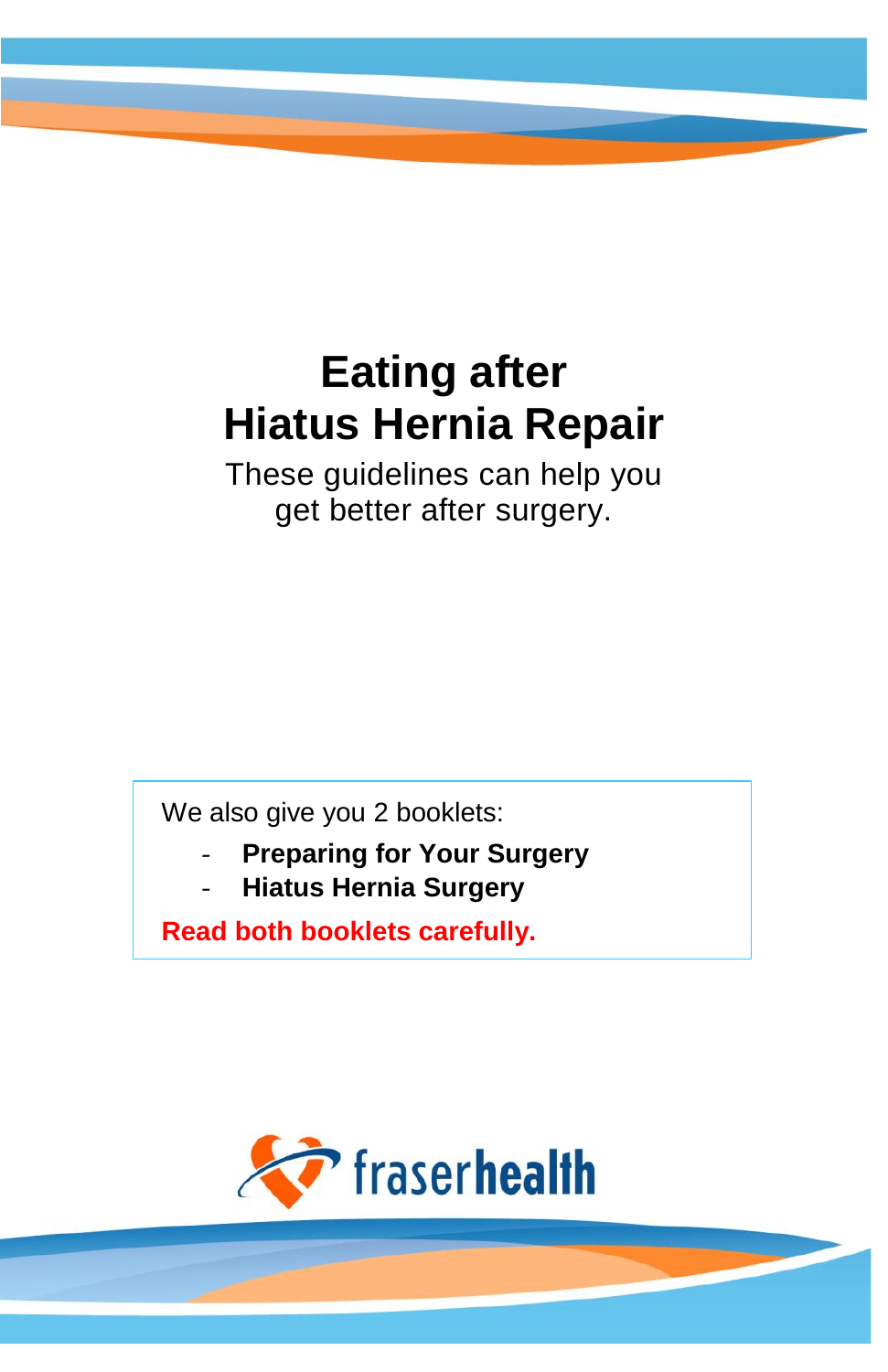All images © Fraser Health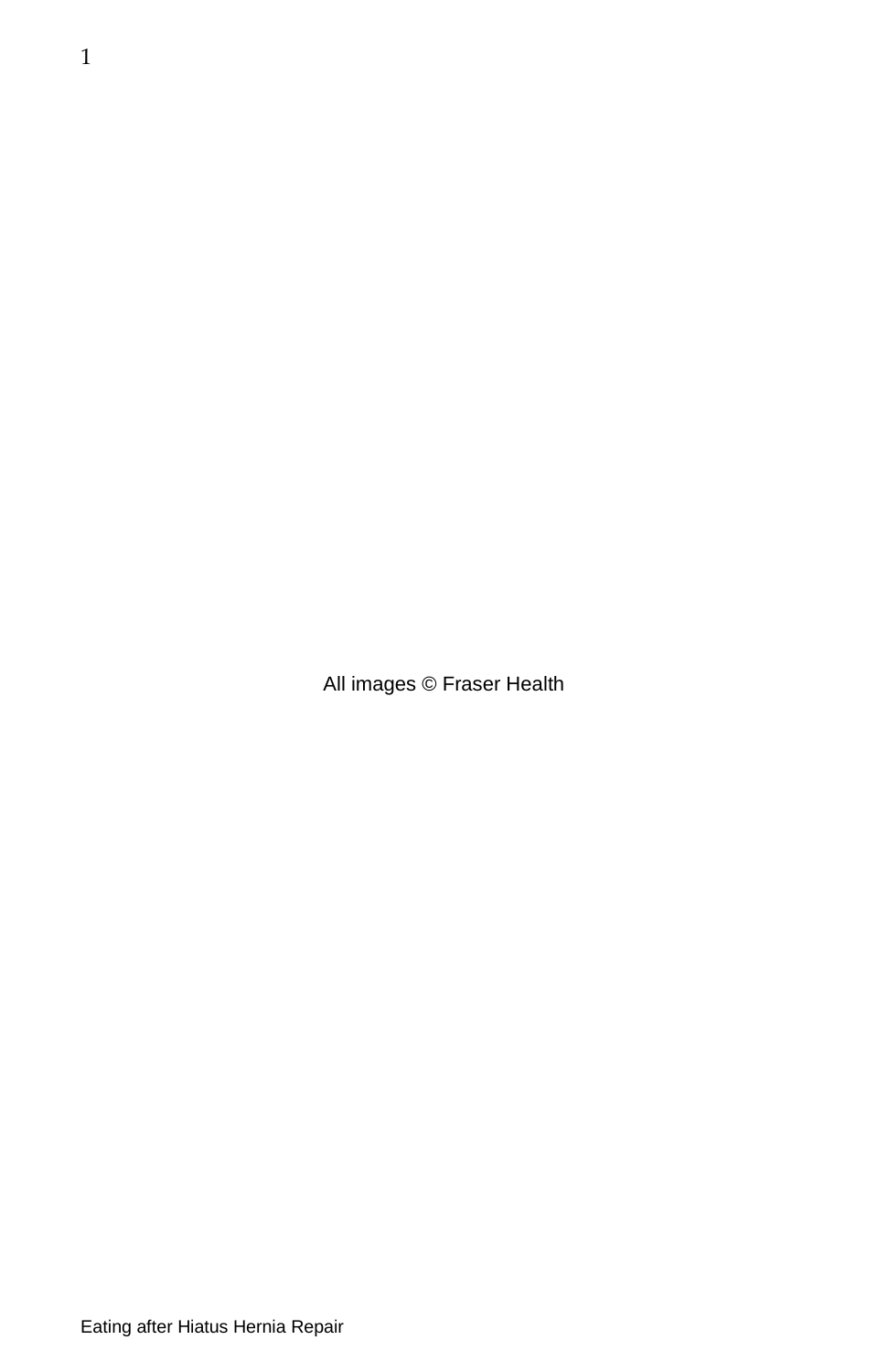## **Introduction**

You had surgery to repair your hiatus hernia. You should have less heartburn because less acid can move backward from your stomach into your esophagus.

As you recover, you progress through different diet textures. What you eat changes depending on how you recover and how well you tolerate food.

After surgery, you eat a clear fluid diet, including juice, broth, and jello. On your second day after surgery, you can eat a full fluid diet, including milk, creamed soups, and pudding.

Follow a full fluid diet (page 6) until you see your surgeon in about 2 weeks. A dietitian helps you with food and fluid choices while you recover in the hospital.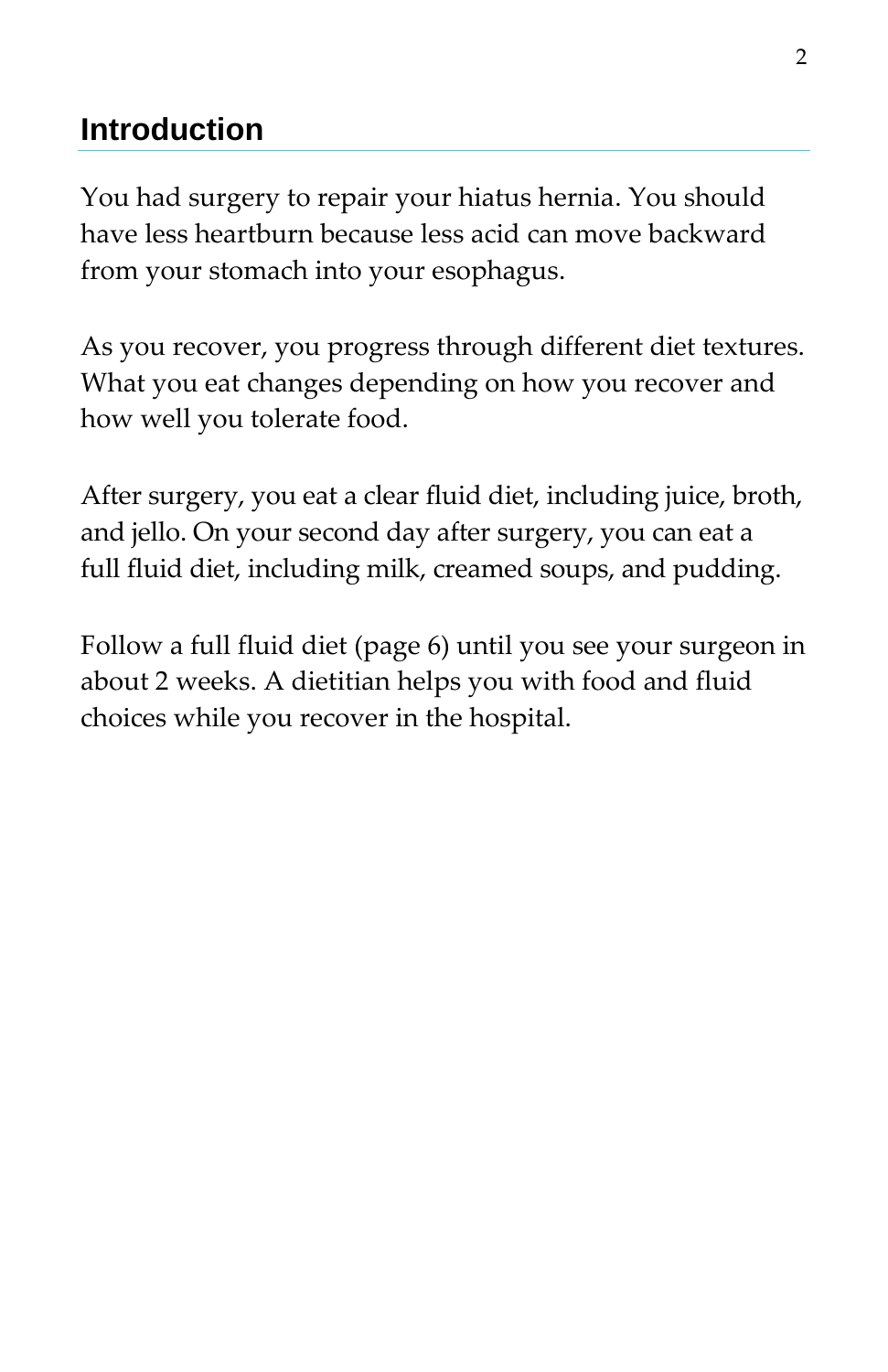# **General Guidelines**

## **To reduce discomfort**

- Try new foods one at a time. If they cause discomfort, try them again another day.
- Try foods that are soft and moist. Stay away from sticky or gummy foods and foods that are harder to swallow (such as breads, bagels, rice, tough meats, raw fruits and vegetables).
- Eat small, frequent meals (6 to 8 small meals a day). This helps you get all the nutrients you need and keeps you from making your stomach too full. A small meal is no more than 2 cups of food–less if you feel full.



Small frequent meals

- Eat slowly. Take small bites. Chew your food well. This helps you swallow and digest your food.
- Drink most of your fluids between meals.



Drink  $\frac{1}{2}$  cup (0.5 cup) of fluid with meals.



Drink 1 cup of fluid with snacks.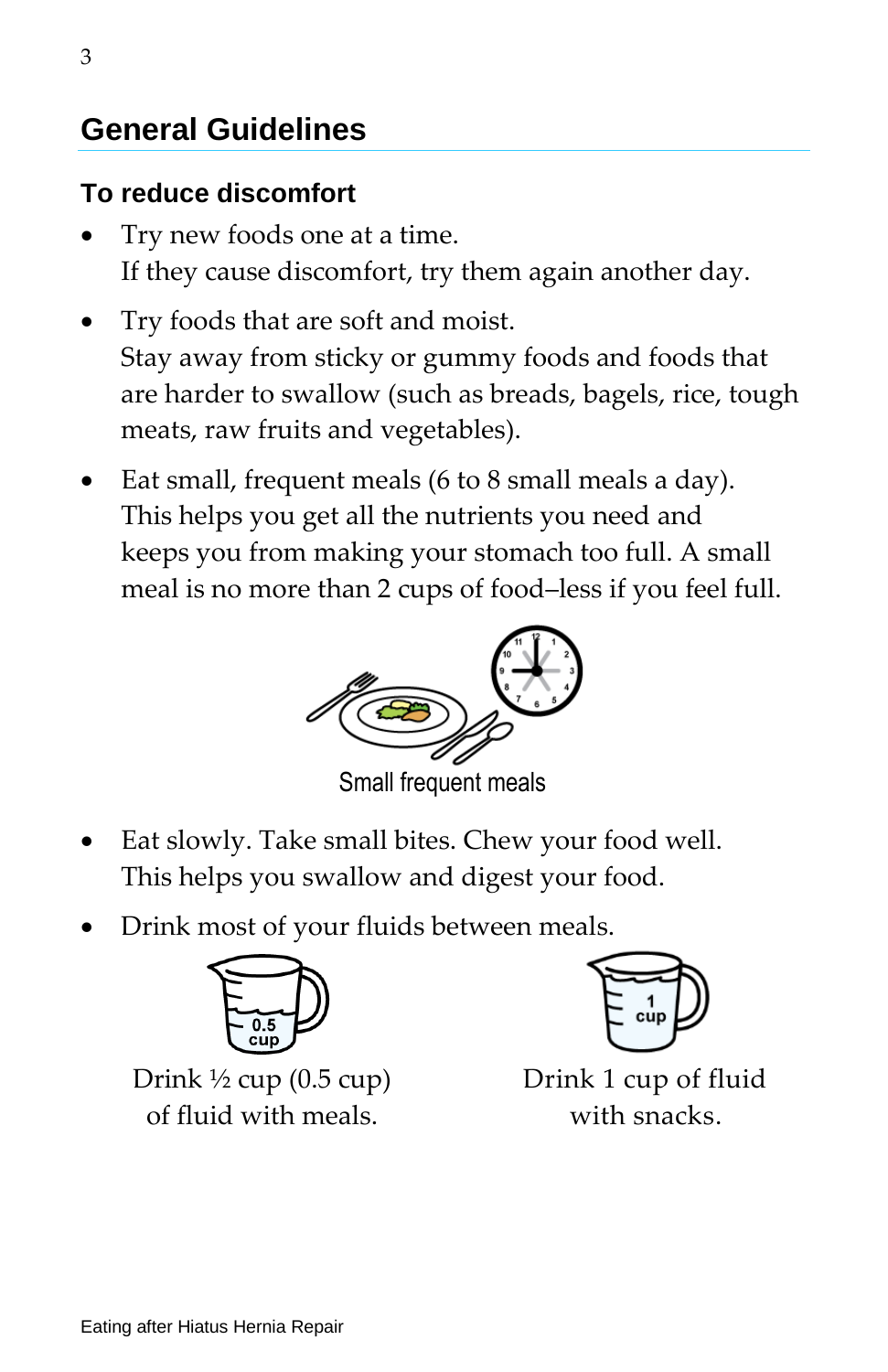Drinking alcohol and smoking can make heartburn worse.

## **To keep from getting heartburn (acid reflux)**

- Eat small amounts of food and eat more often so you don't make your stomach too full.
- Try not to eat and drink anything that gives you heartburn. If you cannot stay away from these foods and fluids, eat or drink less of them. They can include foods and fluids that are:
	- extremely hot or cold, such as milkshakes
	- acidic, such as chocolate, citrus juices or fruits, or tomato-based products
	- high in fat, such as whole milk and deep fried foods
	- spicy, especially when cooked with black, red, or chili pepper
	- caffeinated, such as coffee, tea, and most soft drinks
	- minty, such as spearmint and peppermint
- Always eat sitting up. Stay sitting up for 30 minutes after eating. Do not lie down for at least 1 hour after eating or drinking. If you can, don't eat or drink for 2 hours before bedtime.

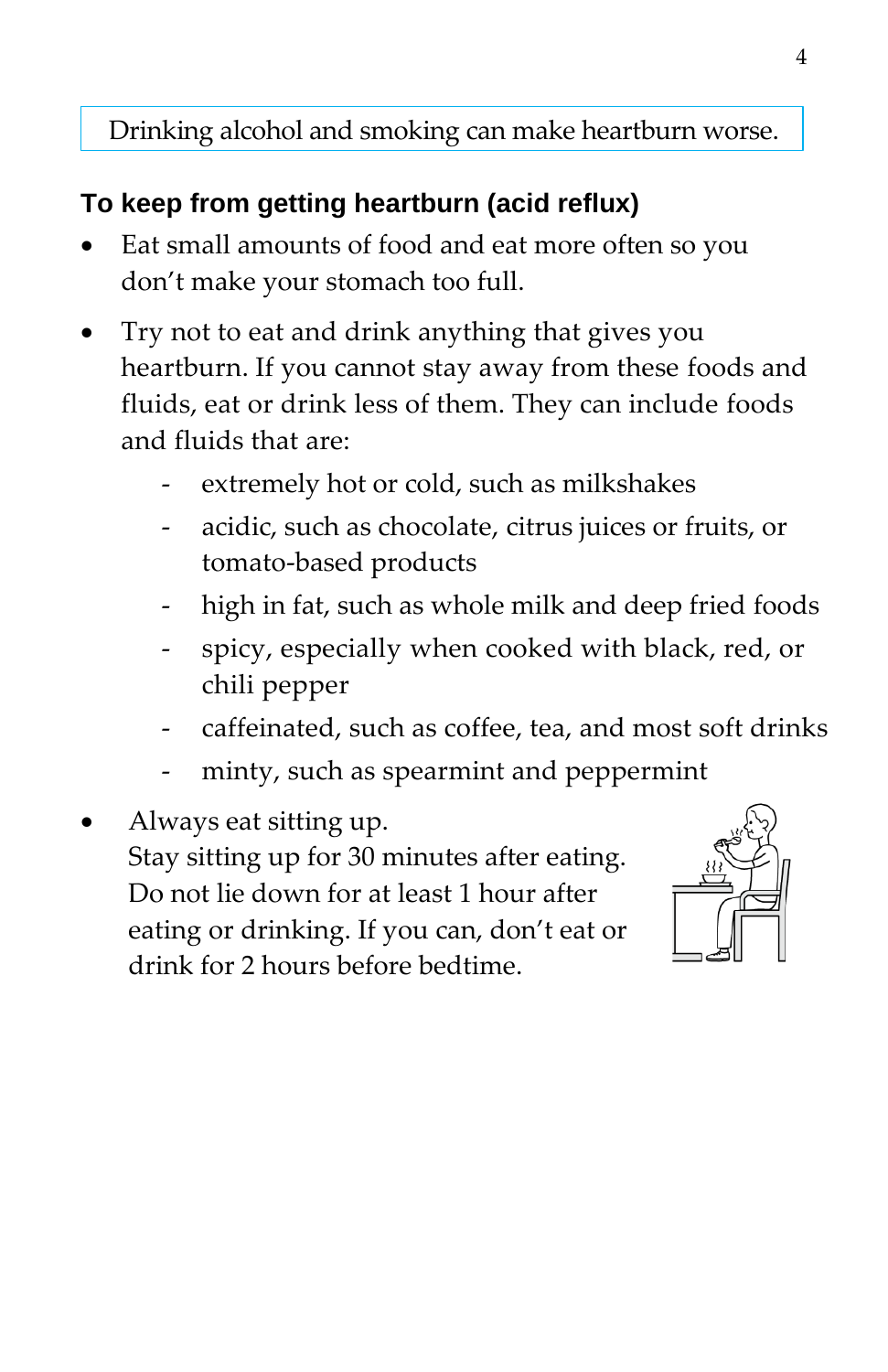When you have too much gas, your stomach can feel full and you can have discomfort or pain.

### **To keep from getting gas**

- Choose foods and drinks that do not give you gas. Stay away from foods and drinks like broccoli, beans, lentils, cabbage, cauliflower, onions, peas, and carbonated drinks.
- Drink straight from the cup or glass. Don't use a straw.
- Don't chew gum.
- Try not to put more gas into your stomach. Don't swallow air.
- Try not to smoke because smoking can give you gas and tobacco products can delay healing.



#### **To keep from getting constipated**

- Add fibre to your diet gradually. Examples of foods high in fibre include hot cereals and prune juice.
- Drink at least 6 to 8 cups of every day (unless you have been told differently because of a medical condition).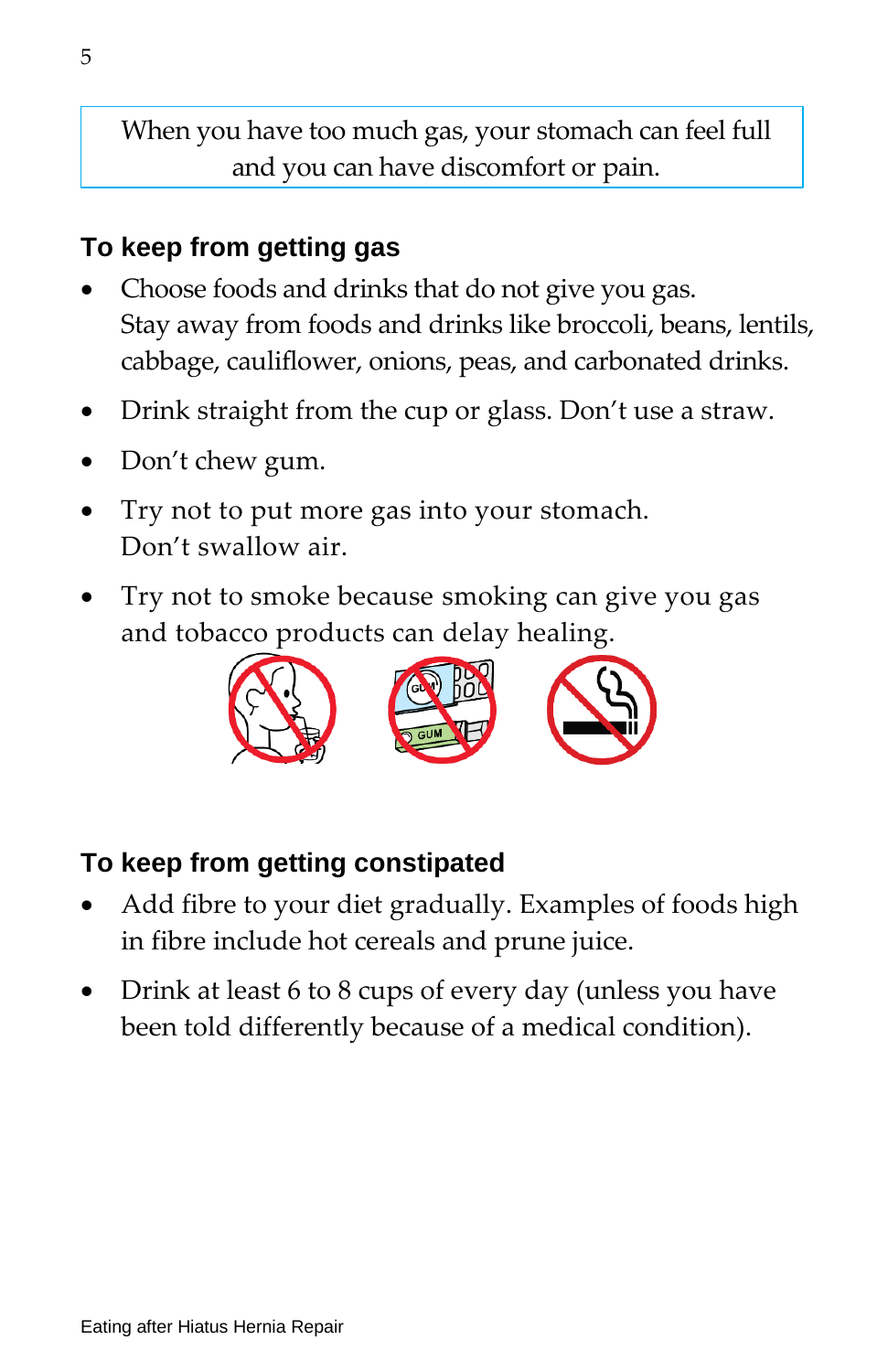# **Full Fluid Diet**

Your surgeon tells you when it is safe to start eating solids. Use this table to know what full fluids you can have until then.



| <b>Allowed</b>                                                                                                     | <b>Not allowed</b>                                             |  |  |
|--------------------------------------------------------------------------------------------------------------------|----------------------------------------------------------------|--|--|
| <b>Milk and Milk Products</b>                                                                                      |                                                                |  |  |
| $\checkmark$ All milk beverages<br>$\checkmark$ Blended yogurt<br>$\checkmark$ Cottage cheese                      | <b>x</b> Yogurt with nuts, seeds, or<br>pieces of fruit        |  |  |
| <b>Grains and Cereals</b>                                                                                          |                                                                |  |  |
| $\checkmark$ Hot cereal (oatmeal,<br>Cream of Wheat <sup>®</sup> )                                                 | $\times$ Cold cereal<br><b>*</b> Hot cereal with seeds or nuts |  |  |
| <b>Fruits and Vegetables</b>                                                                                       |                                                                |  |  |
| $\checkmark$ Any fruit or vegetable juice<br>$\checkmark$ Applesauce<br>$\checkmark$ Pureed fruit<br>Mashed potato | $\times$ All other fruit and vegetables                        |  |  |
| <b>Soups</b>                                                                                                       |                                                                |  |  |
| Strained or blended soups<br><b>Broth</b>                                                                          | $\times$ All other soups                                       |  |  |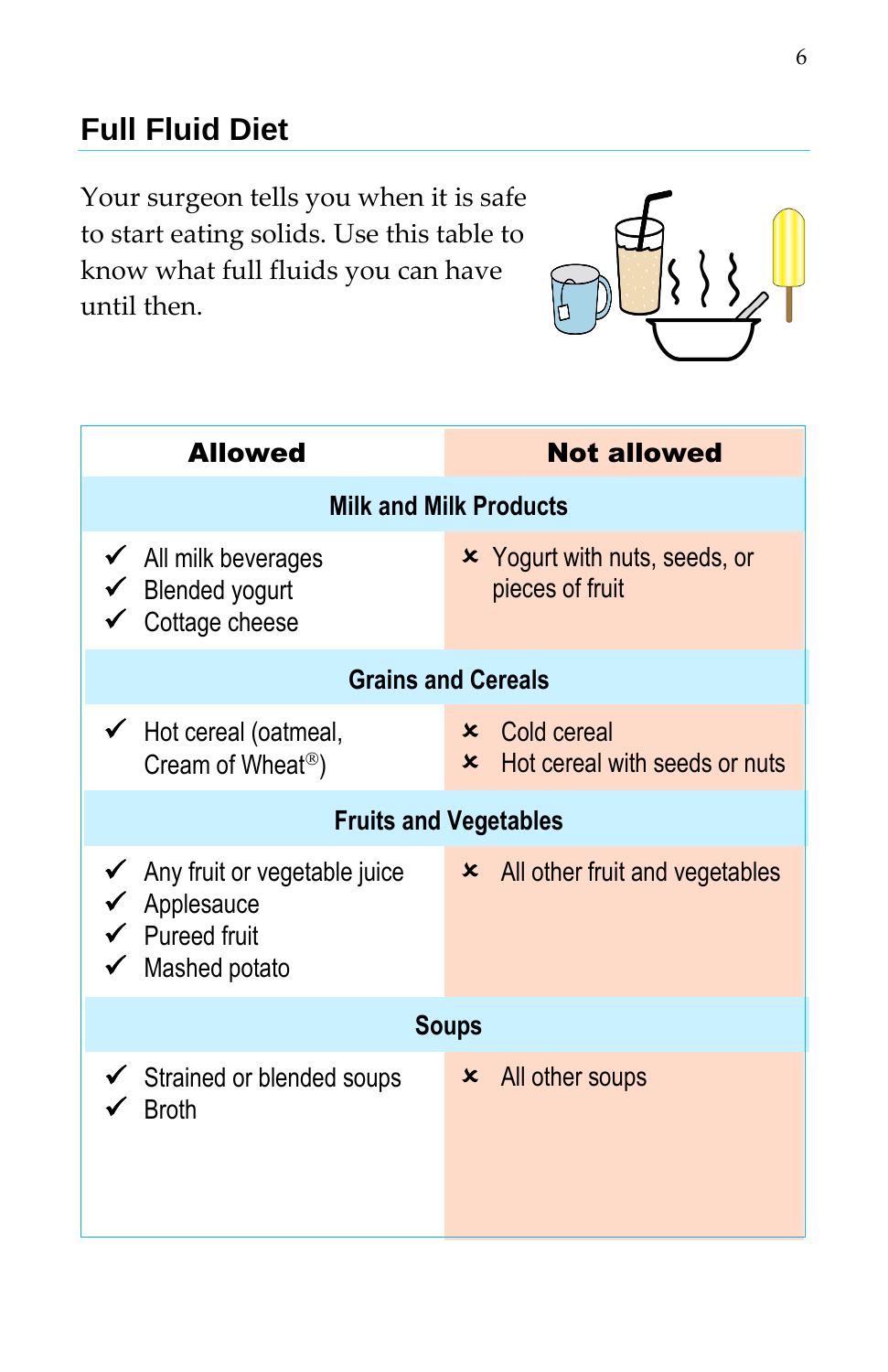|                 | AIIUweu                                                                                                                                                                                                                              |                           | NUL AIIUWEU                                                             |  |  |
|-----------------|--------------------------------------------------------------------------------------------------------------------------------------------------------------------------------------------------------------------------------------|---------------------------|-------------------------------------------------------------------------|--|--|
| <b>Desserts</b> |                                                                                                                                                                                                                                      |                           |                                                                         |  |  |
|                 | $\checkmark$ Pudding<br>$\checkmark$ Custard<br>$\checkmark$ Gelatin desserts, like Jell-O<br>$\checkmark$ Ice cream, ice milk<br>Popsicles<br>$\checkmark$ Sherbet<br>Dessert tofu                                                  | $\mathsf{x}$              | All other desserts made with<br>coconut, fruit, nuts, or<br>whole fruit |  |  |
| <b>Drinks</b>   |                                                                                                                                                                                                                                      |                           |                                                                         |  |  |
|                 | $\checkmark$ Sports drinks<br>Tea, coffee<br>$\checkmark$ Smoothies<br><b>Nutritional supplements</b><br>(Ensure <sup>®</sup> , Boost <sup>®</sup> , Breakfast<br>Anytime <sup>®</sup> , or no-name brand<br>nutritional supplement) | $\boldsymbol{\mathsf{x}}$ | All other drinks, including<br>carbonated beverages                     |  |  |

## **Skim milk powder**

To add more protein and calories to your diet, add 1 to 2 tablespoons of skim milk powder to  $\frac{1}{2}$  to 1 cup of milk or any other item on the full fluid list.

## **Fluids**

To make sure you are getting enough fluid, try to drink at least 6 to 8 cups of water every day (unless you have been told differently because of a medical condition).

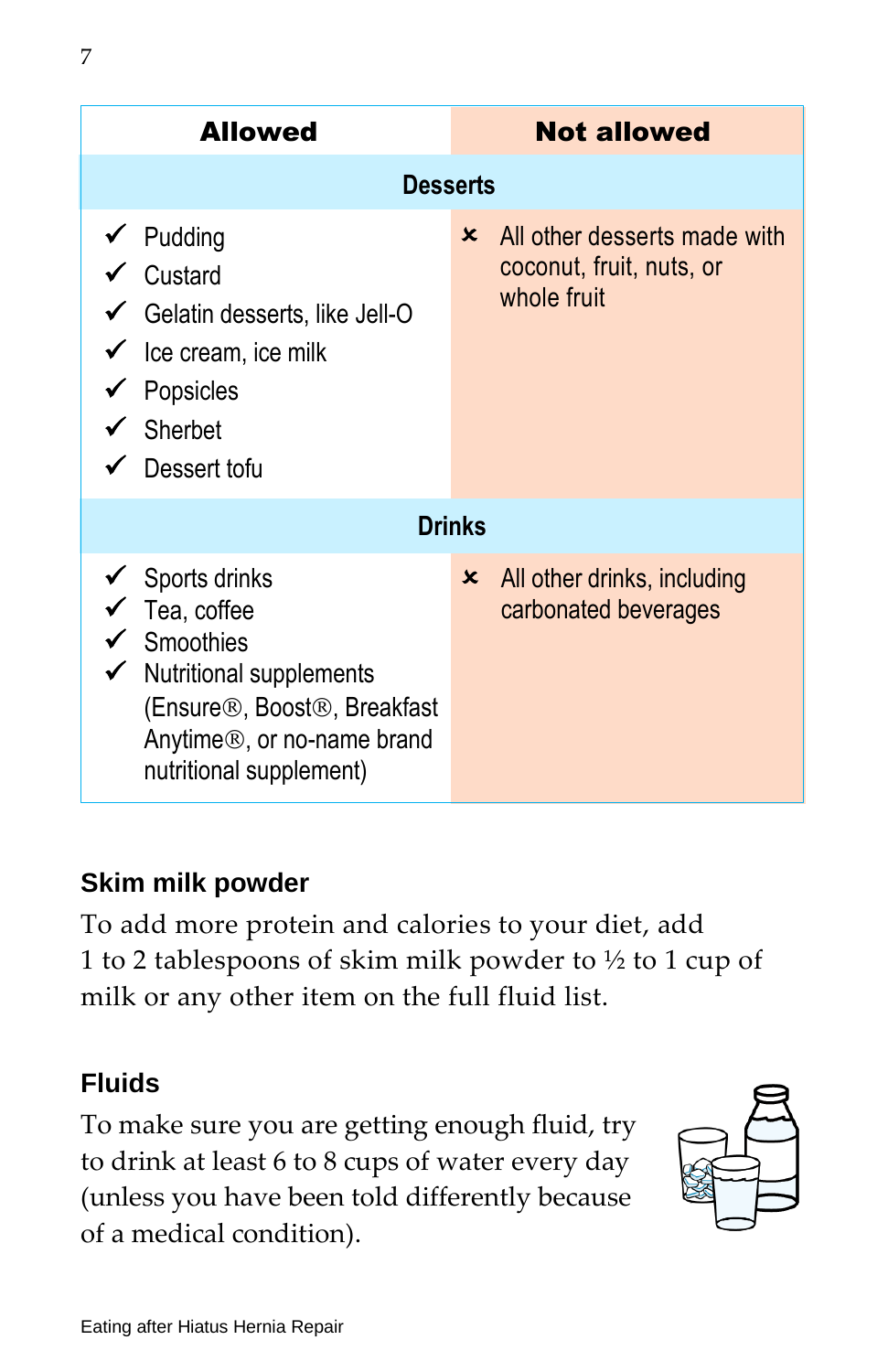# **Sample Menu**

| <b>Breakfast</b> |                                 |               |
|------------------|---------------------------------|---------------|
|                  | Fruit juice                     | <b>Milk</b>   |
|                  | Hot cereal                      | Tea or coffee |
| <b>Snack</b>     |                                 |               |
|                  | Yogurt                          |               |
| Lunch            |                                 |               |
|                  | Soup                            | Pudding       |
|                  | Vegetable juice                 | Custard       |
| <b>Snack</b>     |                                 |               |
|                  | 1 cup of nutritional supplement |               |
| <b>Dinner</b>    |                                 |               |
|                  | Soup                            | Yogurt        |
|                  | Milk                            | Custard       |
| <b>Snack</b>     |                                 |               |
|                  | Pudding                         |               |
|                  |                                 |               |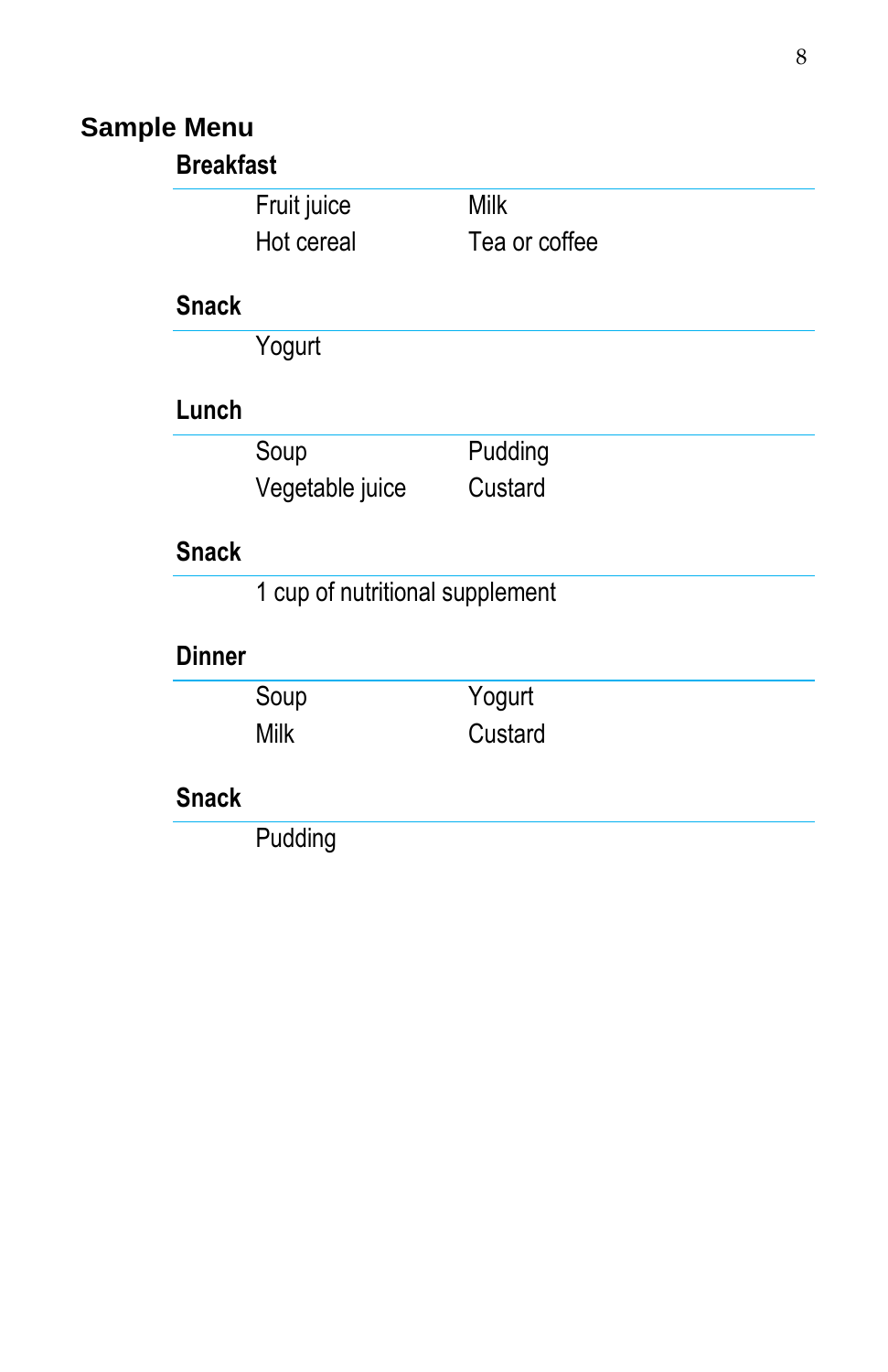# **Soft Diet**

When your surgeon says it is safe to start eating solid food, follow a soft food diet.

| <b>Allowed</b>                                                                                                                                                                                                                                                                                                             | <b>Not allowed</b>                                                                                                                                                                                                                                                                                                                                                                                                                                                                                                                                                        |  |  |
|----------------------------------------------------------------------------------------------------------------------------------------------------------------------------------------------------------------------------------------------------------------------------------------------------------------------------|---------------------------------------------------------------------------------------------------------------------------------------------------------------------------------------------------------------------------------------------------------------------------------------------------------------------------------------------------------------------------------------------------------------------------------------------------------------------------------------------------------------------------------------------------------------------------|--|--|
| <b>Milk and Milk Products</b>                                                                                                                                                                                                                                                                                              |                                                                                                                                                                                                                                                                                                                                                                                                                                                                                                                                                                           |  |  |
| Milk<br>Yogurt<br>Custard<br>$\checkmark$ Ice cream, ice milk<br>$\checkmark$ Cottage cheese<br>Cream cheese<br>Cheese                                                                                                                                                                                                     | Ice cream or yogurt with<br>x<br>pieces of fruit or nuts                                                                                                                                                                                                                                                                                                                                                                                                                                                                                                                  |  |  |
| <b>Grains and Cereals</b>                                                                                                                                                                                                                                                                                                  |                                                                                                                                                                                                                                                                                                                                                                                                                                                                                                                                                                           |  |  |
| Hot cereal (oatmeal,<br>Cream of Wheat <sup>®</sup> )<br>$\checkmark$ Cold cereal (softened in milk)<br>$\checkmark$ Soft cooked noodles, pasta,<br>white rice<br>$\checkmark$ Pancakes, waffles<br>(softened with syrup or<br>butter or margarine)<br>$\checkmark$ Crackers (saltine-type, round-<br>butter type, graham) | Coarse cereals, such as bran,<br>x<br>granola, shredded wheat<br>Hot or cold cereal, with dried<br>x<br>fruit, coconut, seeds, nuts<br>Untoasted bread<br>$\mathsf{x}$<br>$\boldsymbol{\mathsf{x}}$<br><b>Bagels</b><br>Breads and crackers with nuts,<br>x<br>seeds, dried fruit, coconut<br>$\boldsymbol{\mathsf{x}}$<br>Highly seasoned crackers,<br>such as garlic- or onion-flavor<br>$\boldsymbol{\mathsf{x}}$<br>Sweet rolls, coffee cake,<br>pastries, or donuts<br>Fried, brown, or wild rice<br>$\boldsymbol{\mathsf{x}}$<br>×<br>Popcorn, potato or taco chips |  |  |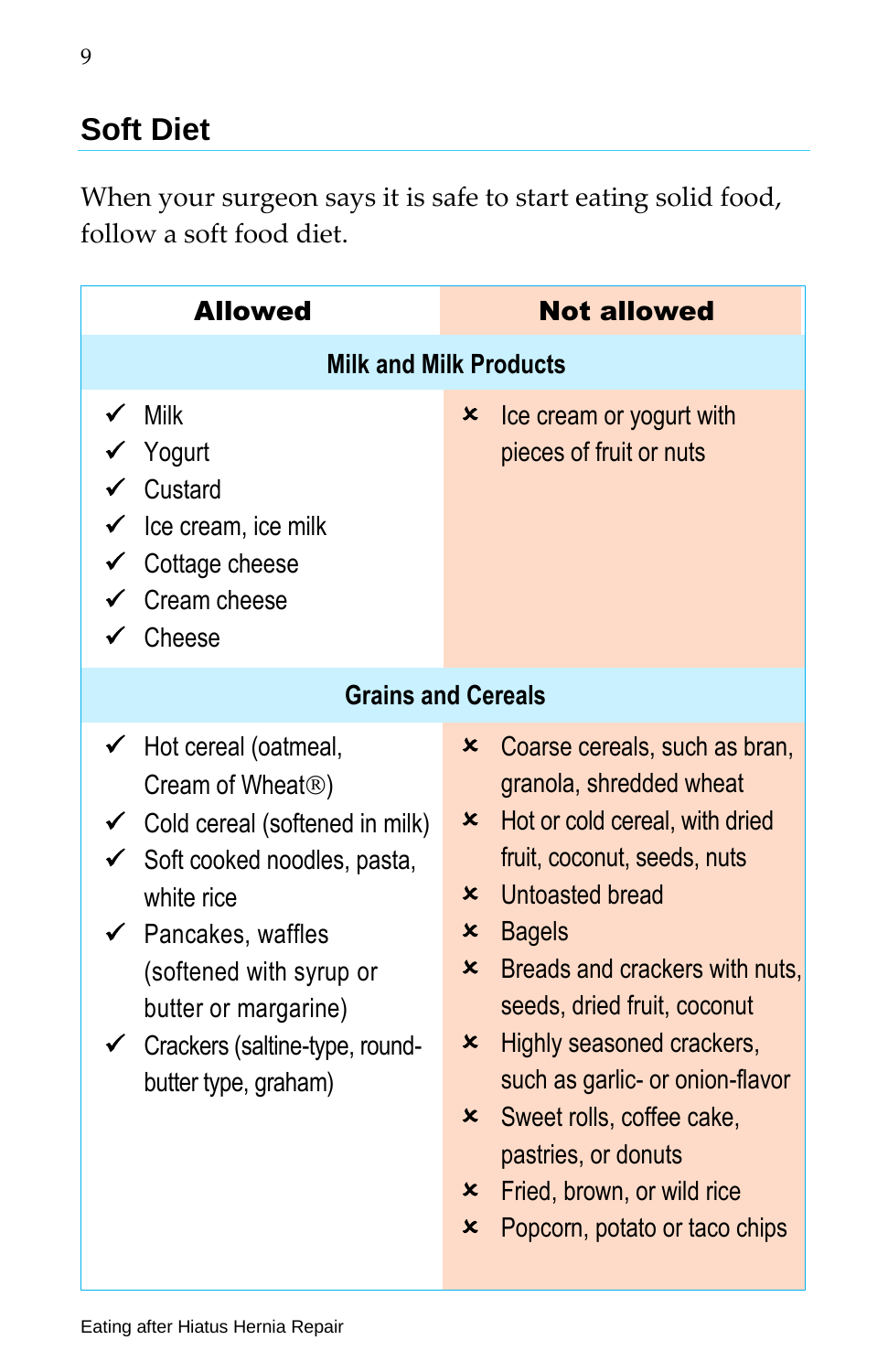| <b>Allowed</b>                                                                                                                                                                                                                                                                                                                                                                    | <b>Not allowed</b>                                                                                                                                                                                                                                                                                                                                                                                                                                                                         |  |  |
|-----------------------------------------------------------------------------------------------------------------------------------------------------------------------------------------------------------------------------------------------------------------------------------------------------------------------------------------------------------------------------------|--------------------------------------------------------------------------------------------------------------------------------------------------------------------------------------------------------------------------------------------------------------------------------------------------------------------------------------------------------------------------------------------------------------------------------------------------------------------------------------------|--|--|
| <b>Vegetables</b>                                                                                                                                                                                                                                                                                                                                                                 |                                                                                                                                                                                                                                                                                                                                                                                                                                                                                            |  |  |
| Well-cooked, soft vegetables<br>without skins<br>Mashed or baked potato, or<br>✓<br>sweet potato (no skin)                                                                                                                                                                                                                                                                        | Raw vegetables<br>x<br>$\boldsymbol{\mathsf{x}}$<br>Gas-producing vegetables,<br>such as beans, broccoli,<br>Brussel sprouts, cabbage,<br>cauliflower, corn, cucumber,<br>green peppers, onions,<br>radishes, rutabagas,<br>sauerkraut, and turnips                                                                                                                                                                                                                                        |  |  |
| <b>Meat and Meat Substitutes</b>                                                                                                                                                                                                                                                                                                                                                  |                                                                                                                                                                                                                                                                                                                                                                                                                                                                                            |  |  |
| $\checkmark$ Finely ground lean beef<br>$\checkmark$ Tender cuts of lamb, pork,<br>veal, chicken, turkey<br>Moist fish (deboned<br>$\checkmark$<br>and baked)<br>Casseroles and stews<br>$\checkmark$ Cottage and ricotta cheeses<br>$\checkmark$<br>Mild cheese, such as<br>cheddar, mozzarella, Swiss<br>Smooth peanut butter<br>✔<br>Plain custard<br>Eggs (not fried)<br>Tofu | ×<br>Tough meats with a lot of gristle<br>×<br>Fried, highly seasoned, smoked,<br>or fatty meat, fish, or poultry<br>(such as frankfurters, luncheon<br>meats, sausage, bacon, spare<br>ribs, beef brisket)<br>Chili and other entrees made<br>$\boldsymbol{\mathsf{x}}$<br>with pepper or chili powder<br><b>Shellfish</b><br>$\boldsymbol{\mathsf{x}}$<br>×<br>Crunchy peanut butter<br>×<br>Yogurt with nuts, seeds, coconut<br>Pizza, hot dog, hamburger,<br>×<br>and other fast foods |  |  |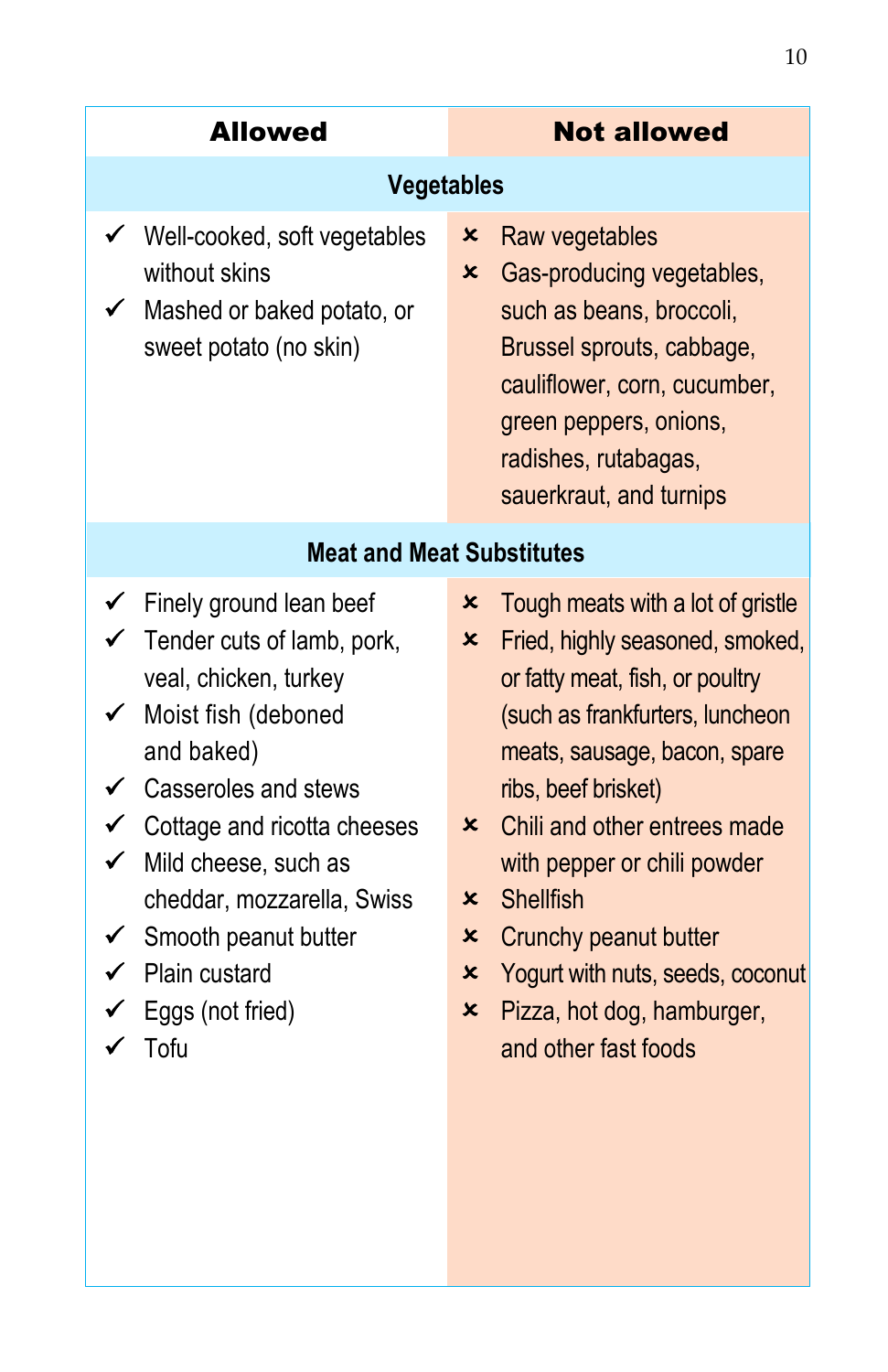| <b>Allowed</b>                                                                                                                                                                | <b>Not allowed</b>                                                                                                                                                     |  |  |  |
|-------------------------------------------------------------------------------------------------------------------------------------------------------------------------------|------------------------------------------------------------------------------------------------------------------------------------------------------------------------|--|--|--|
| <b>Fruits</b>                                                                                                                                                                 |                                                                                                                                                                        |  |  |  |
| $\checkmark$ Fruit juice (non-citrus)<br>$\checkmark$ Fresh, peeled fruit (banana,<br>melon, berries, apples)<br>$\checkmark$ Canned or cooked fruit<br>(non-citrus)<br>Jelly | Citrus juices (orange,<br>$\boldsymbol{\mathsf{x}}$<br>grapefruit, or pineapple)<br>Fresh fruit with skins<br>$\mathsf{x}$<br>Dried fruit<br>$\boldsymbol{\mathsf{x}}$ |  |  |  |
| <b>Soups</b>                                                                                                                                                                  |                                                                                                                                                                        |  |  |  |
| Mildly flavored meat stocks<br>$\checkmark$ Cream soups made from<br>allowed foods                                                                                            | Highly seasoned soups<br>x<br>×<br>Cream soups made with gas-<br>producing vegetables<br>(see Vegetables section)                                                      |  |  |  |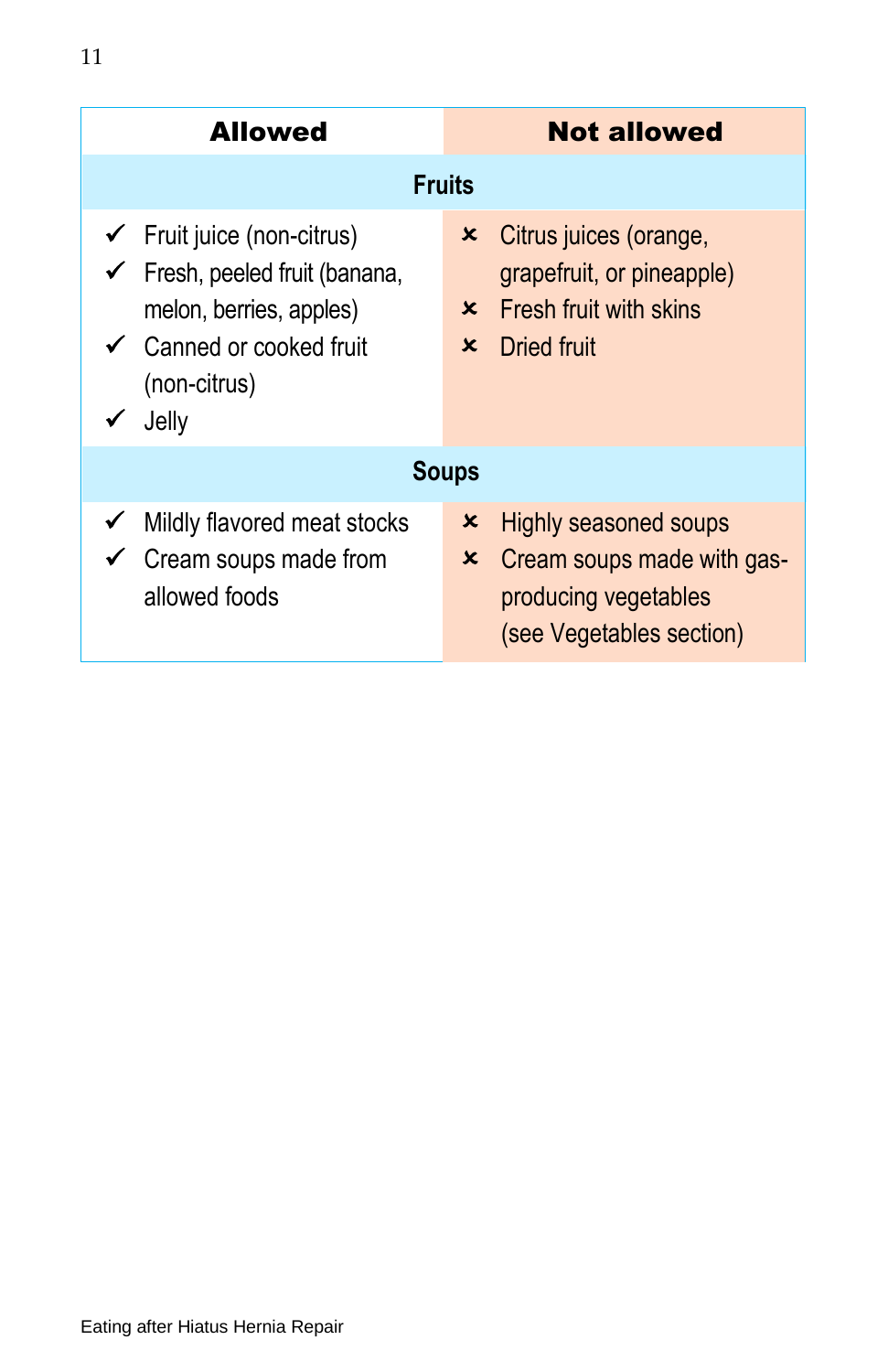#### **Sample Menu**

#### **Breakfast**

#### ½ cup canned fruit (non-citrus)

 $\frac{1}{2}$  to  $\frac{3}{4}$  cup cereal

1 small pancake

1 teaspoon margarine or butter, 1 teaspoon jelly

 $\frac{1}{2}$  cup 2% milk or  $\frac{1}{2}$  cup of Greek style yogurt

1 teaspoon sugar

#### **Snack**

- 3 graham crackers
- 1 tablespoon peanut butter, 1 teaspoon jelly
- 1 cup decaf tea

#### **Lunch**

3 oz. beef patty (finely ground) with gravy or  $\frac{1}{2}$  cup canned tuna mixed with mayonnaise

- $\frac{1}{2}$  cup mashed potatoes
- $\frac{1}{2}$  cup canned peaches
- $\frac{1}{2}$  cup fruit juice (non-citrus)
- 1 teaspoon margarine
- 1 packet of salt

#### **Snack**

- 4 to 6 saltine crackers
- 1 tablespoon cream cheese
- 1 cup milk or high calorie, high protein drink

#### **Dinner**

- 3 oz. roast chicken (finely ground) with  $\frac{1}{2}$  cup white rice or pasta or noodles, or 1 cup stew
- ¼ cup carrots
- $\frac{1}{2}$  cup canned pears
- 1 teaspoon margarine or butter
- $\frac{1}{2}$  cup decaf tea, 1 teaspoon sugar, taken 30 minutes later

#### **Snack**

- ¼ cup cottage cheese
- $\frac{1}{2}$  cup applesauce
- $\frac{1}{2}$  cup milk or  $\frac{1}{2}$  cup of high protein high calorie drink
- **Remember:** To keep hydrated, drink extra fluids throughout the day.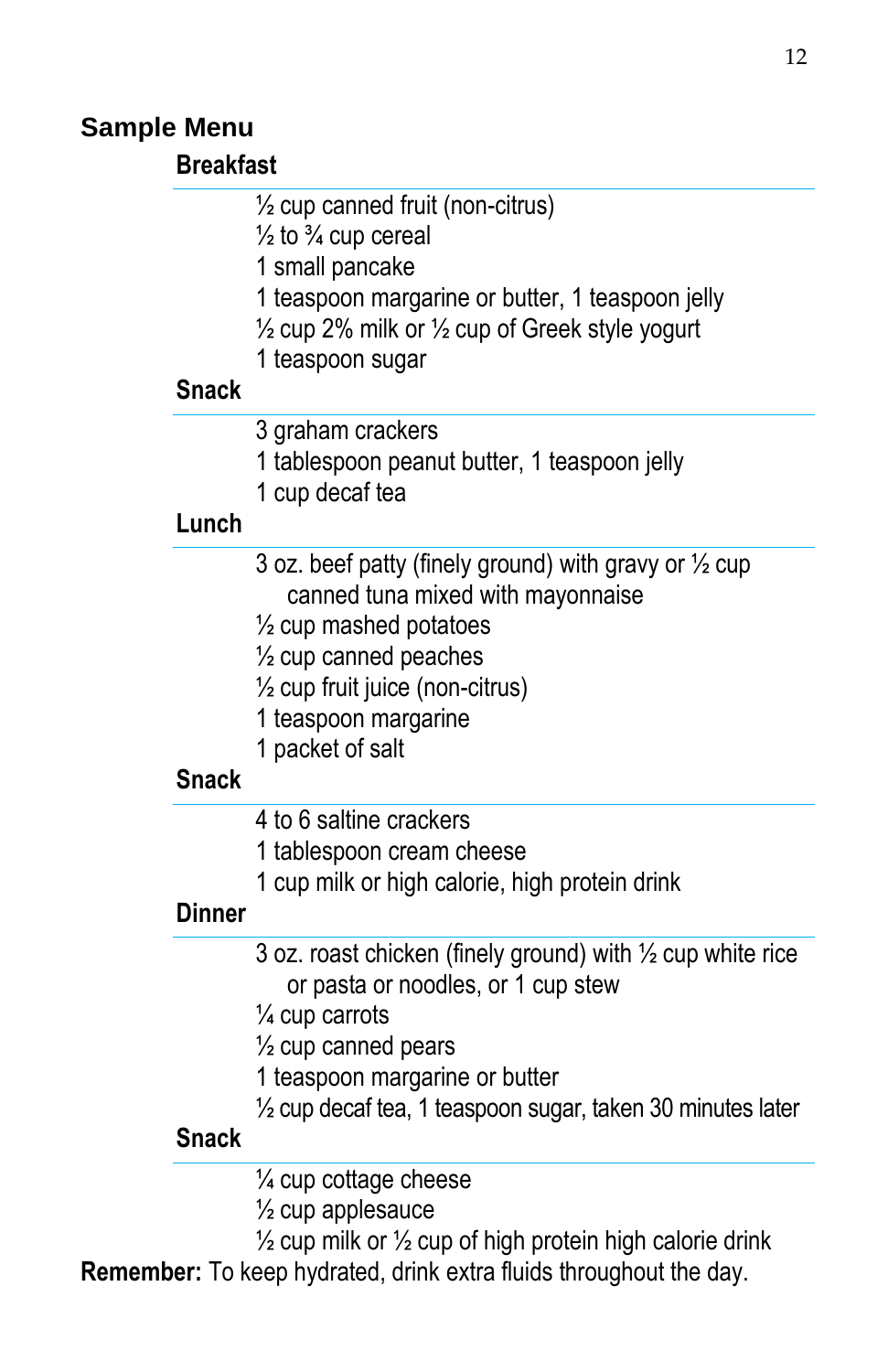## **When you have questions**

Contact **HealthLinkBC Dietitian** to speak with a registered dietitian 9:00 a.m. to 5:00 p.m., Monday to Friday.

Phone: 8-1-1 or 604-215-8110

Email:

- Scan this QR code, or
- Go to [healthlinkbc.ca](https://www.healthlinkbc.ca/healthy-eating-physical-activity/email-healthlinkbc-dietitian).
- Click *EMAIL*, under *Registered Dietitians*.



Contact **Fraser Health Virtual Care** to speak with a registered nurse 10:00 a.m. to 10:00 p.m., every day.

Phone: 1-800-314-0999

Chat live online:

- Scan this QR code, or
- Visit [fraserhealth.ca/virtual care](https://www.fraserhealth.ca/patients-and-visitors/fraser-health-virtual-care).

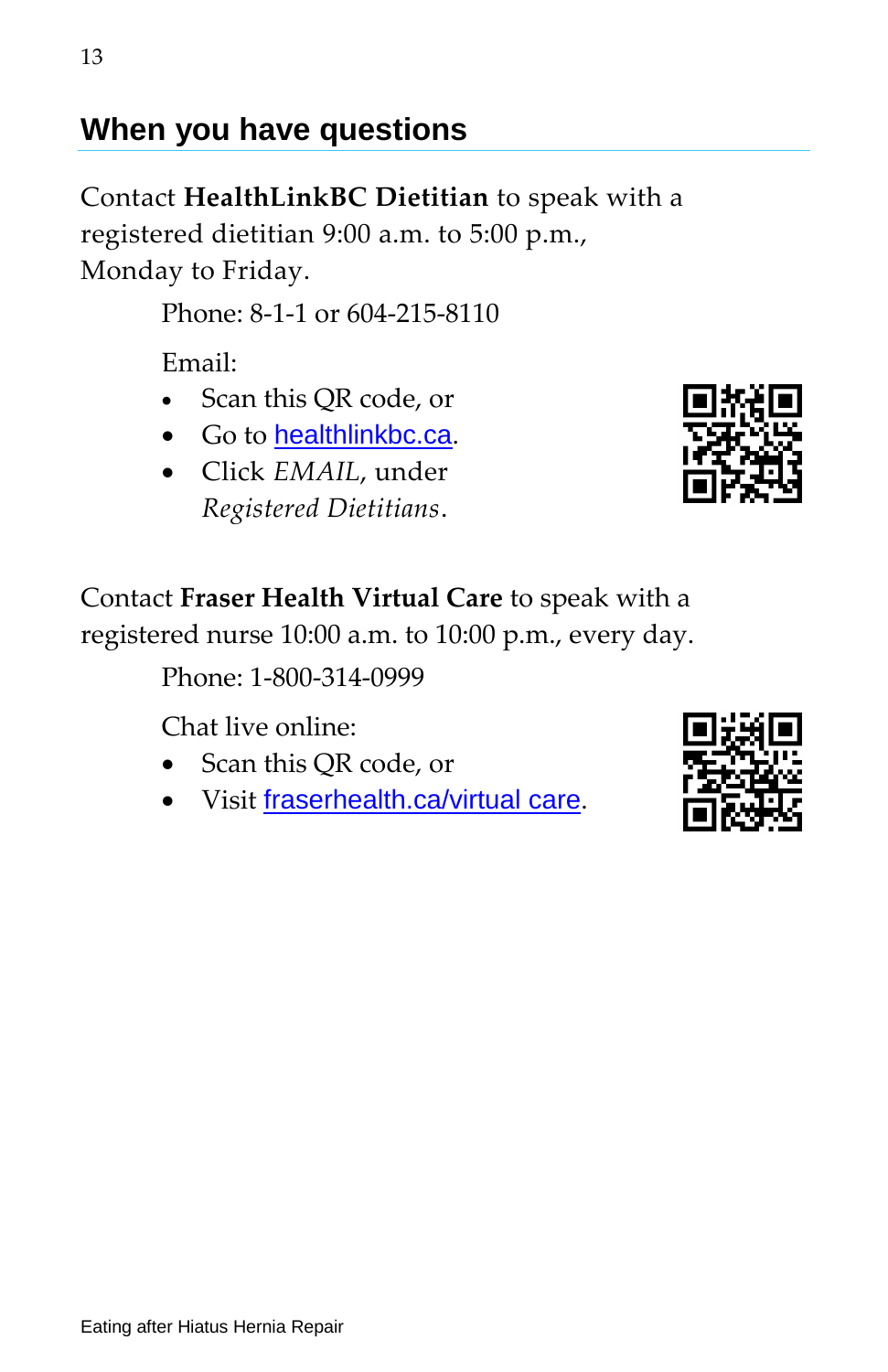# **Questions you might have**

Examples: 'How will my bowel habits change?' 'When will I be able to return to my regular activities?' 'When can I return to work?'